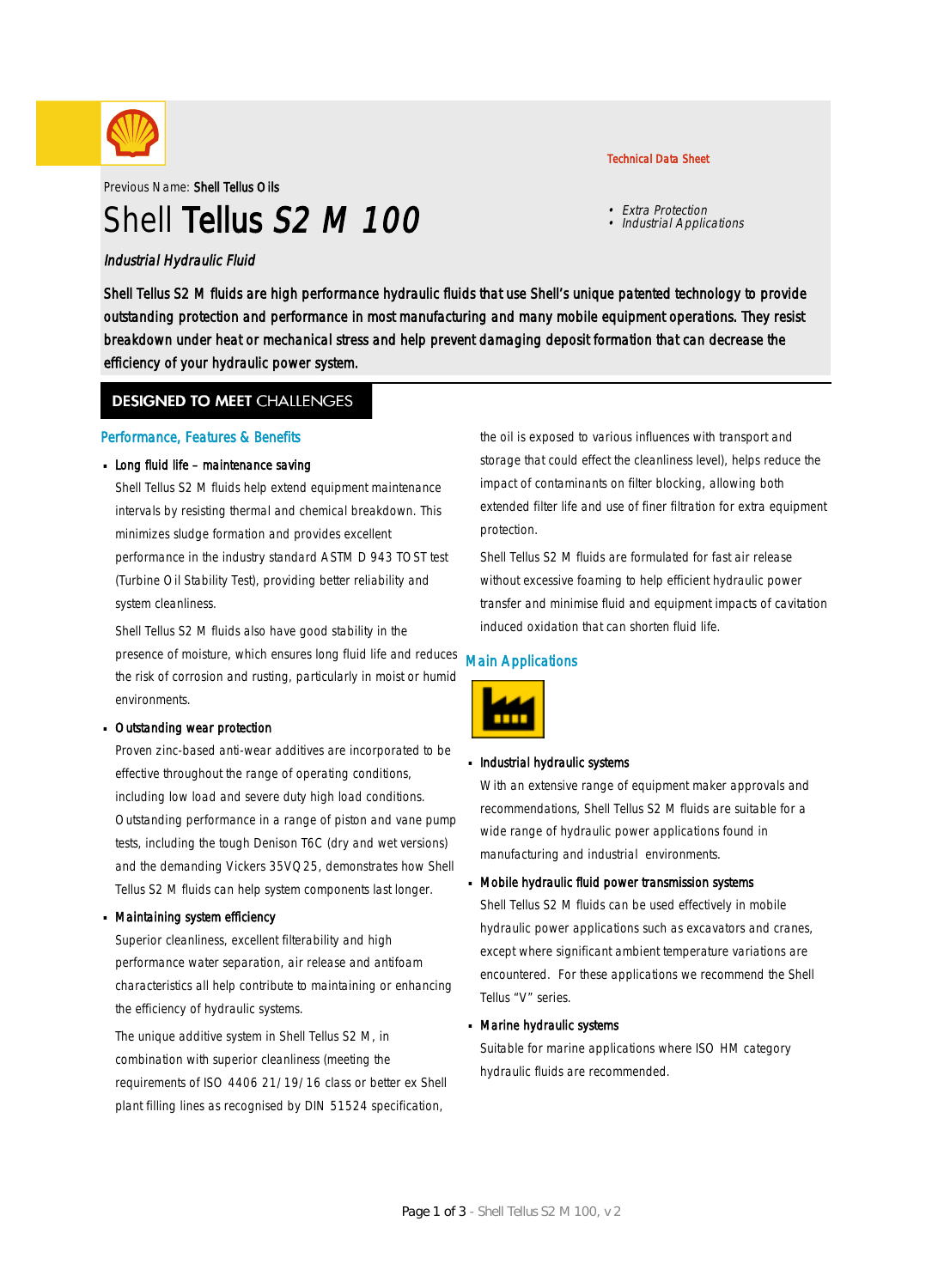### Specifications, Approvals & Recommendations

- Denison Hydraulics (HF-0, HF-1, HF-2)
- Cincinnati Machine P-68 (ISO 32), P-70 (ISO 46), P-69 (ISO 68)
- **Eaton Vickers M-2950 S**
- **Eaton Vickers I-286 S**
- Listed by Bosch Rexroth Ref 17421-001 and RD 220-1/04.03
- $\blacksquare$  ISO 11158 (HM fluids)
- **AFNOR NF-E 48-603**
- ASTM 6158-05 (HM fluids) ·
- DIN 51524 Part 2 HLP type
- Swedish Standard SS 15 54 34 AM
- GB 111181-1-94 (HM fluids)

For a full listing of equipment approvals and recommendations, please consult your local Shell Technical Helpdesk, or the OEM Approvals website.

#### Typical Physical Characteristics

### Compatibility & Miscibility

## Compatibility ·

Shell Tellus S2 M fluids are suitable for use with most hydraulic pumps. However, please consult your Shell Representative before using in pumps containing silver plated components.

#### Fluid Compatibility ·

Shell Tellus S2 M fluids are compatible with most other mineral oil based hydraulic fluids. However, mineral oil hydraulic fluids should not be mixed with other fluid types (e.g. environmentally acceptable or fire resistant fluids).

## Seal & Paint Compatibility

Shell Tellus S2 M fluids are compatible with seal materials and paints normally specified for use with mineral oils.

| <b>Properties</b>          |                  |             | Method          | Shell Tellus S2 M |
|----------------------------|------------------|-------------|-----------------|-------------------|
| <b>ISO Viscosity Grade</b> |                  |             | <b>ISO 3448</b> | 100               |
| <b>ISO Fluid Type</b>      |                  |             |                 | <b>HM</b>         |
| <b>Kinematic Viscosity</b> | @0°C             | cSt         | ASTM D 445      | 1790              |
| <b>Kinematic Viscosity</b> | @40 $^{\circ}$ C | cSt         | ASTM D 445      | 100               |
| <b>Kinematic Viscosity</b> | @100°C           | cSt         | ASTM D 445      | 11.1              |
| <b>Viscosity Index</b>     |                  |             | <b>ISO 2909</b> | 96                |
| <b>Density</b>             | @15°C            | kg/l        | ISO 12185       | 0.891             |
| Flash Point (COC)          |                  | $^{\circ}C$ | <b>ISO 2592</b> | 250               |
| <b>Pour Point</b>          |                  | $^{\circ}C$ | <b>ISO 3016</b> | $-24$             |

These characteristics are typical of current production. Whilst future production will conform to Shell's specification, variations in these characteristics may occur.

### Health, Safety & Environment

- Guidance on Health and Safety is available on the appropriate Material Safety Data Sheet, which can be obtained from http://www.epc.shell.com/
- Protect the Environment

Take used oil to an authorised collection point. Do not discharge into drains, soil or water.

### Additional Information

■ Advice

Advice on applications not covered here may be obtained from your Shell representative.